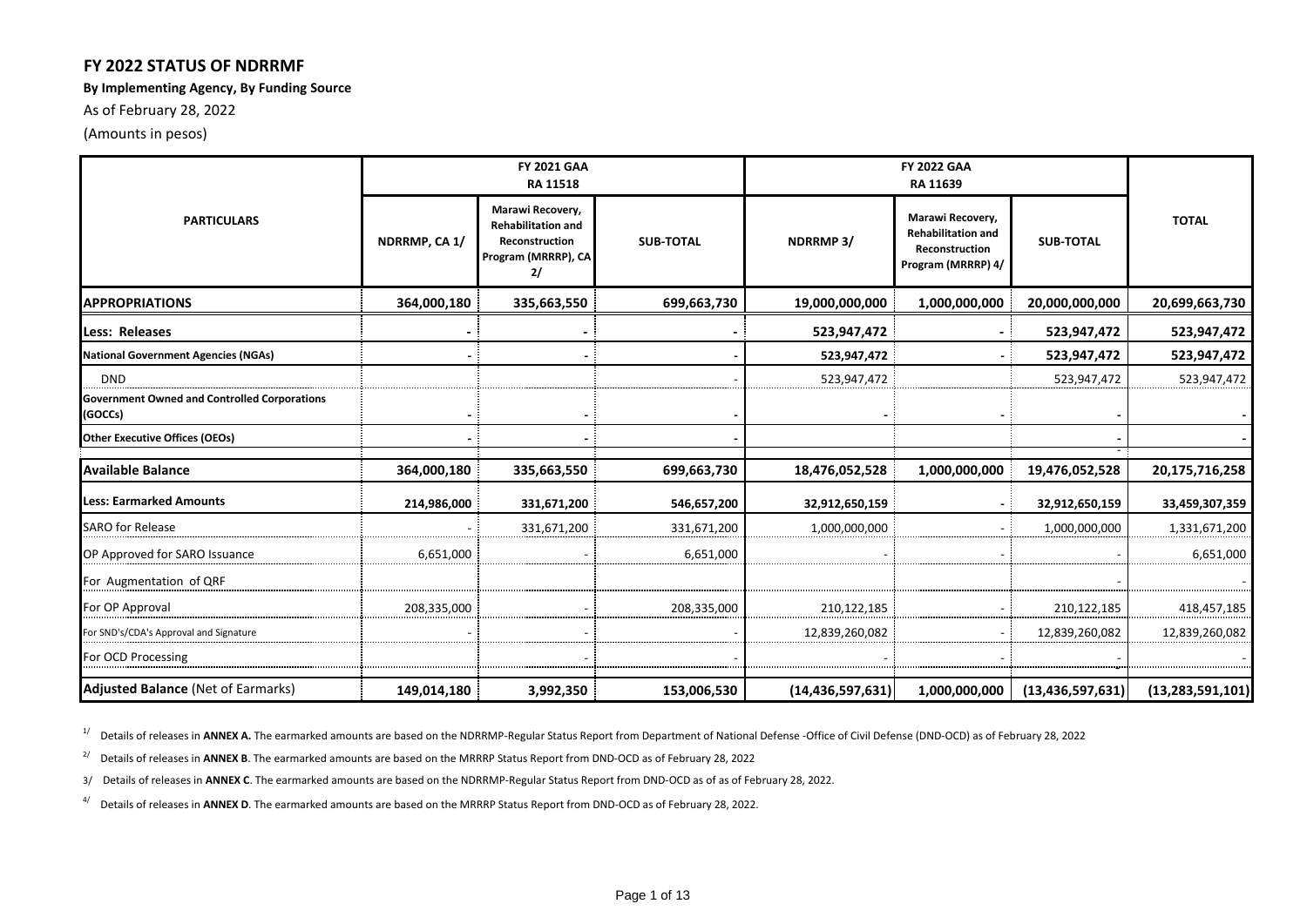## **FY 2021 National Disaster Risk Reduction and Management Program, CA**

**By Implementing Agency, By Expense Class**

As of February 28, 2022

(Amounts in pesos)

| <b>PARTICULARS</b>                        | <b>MOOE</b> | <b>CO</b>    | <b>TOTAL</b>      |
|-------------------------------------------|-------------|--------------|-------------------|
| <b>Appropriation</b>                      | 364,000,180 | 0            | 364,000,180       |
| <b>Reallocation, Total</b>                |             |              |                   |
| <b>Adjusted Appropriations</b>            | 364,000,180 | $\mathbf{0}$ | 364,000,180       |
| <b>Less: Releases</b>                     | O           | 0.           | O                 |
| <b>Available Balance</b>                  | 364,000,180 | 0            | 364,000,180       |
| Earmarked-Amounts                         |             |              | 2/<br>214,986,000 |
| <b>SARO for Release</b>                   |             |              |                   |
| OP Approved for SARO Issuance             |             |              | 6,651,000         |
| For OP Approval                           |             |              | 208,335,000       |
| For SND's/CDA's Approval and Signature    |             |              |                   |
| Referred to DBM for comments              |             |              |                   |
| <b>Balance (net of earmarked amounts)</b> |             |              | 149,014,180       |

1/ Details in **ANNEX A**

2/ Based on the NDRRMP-Regular Status Report from DND-OCD as of February 28, 2022. (see Annex E)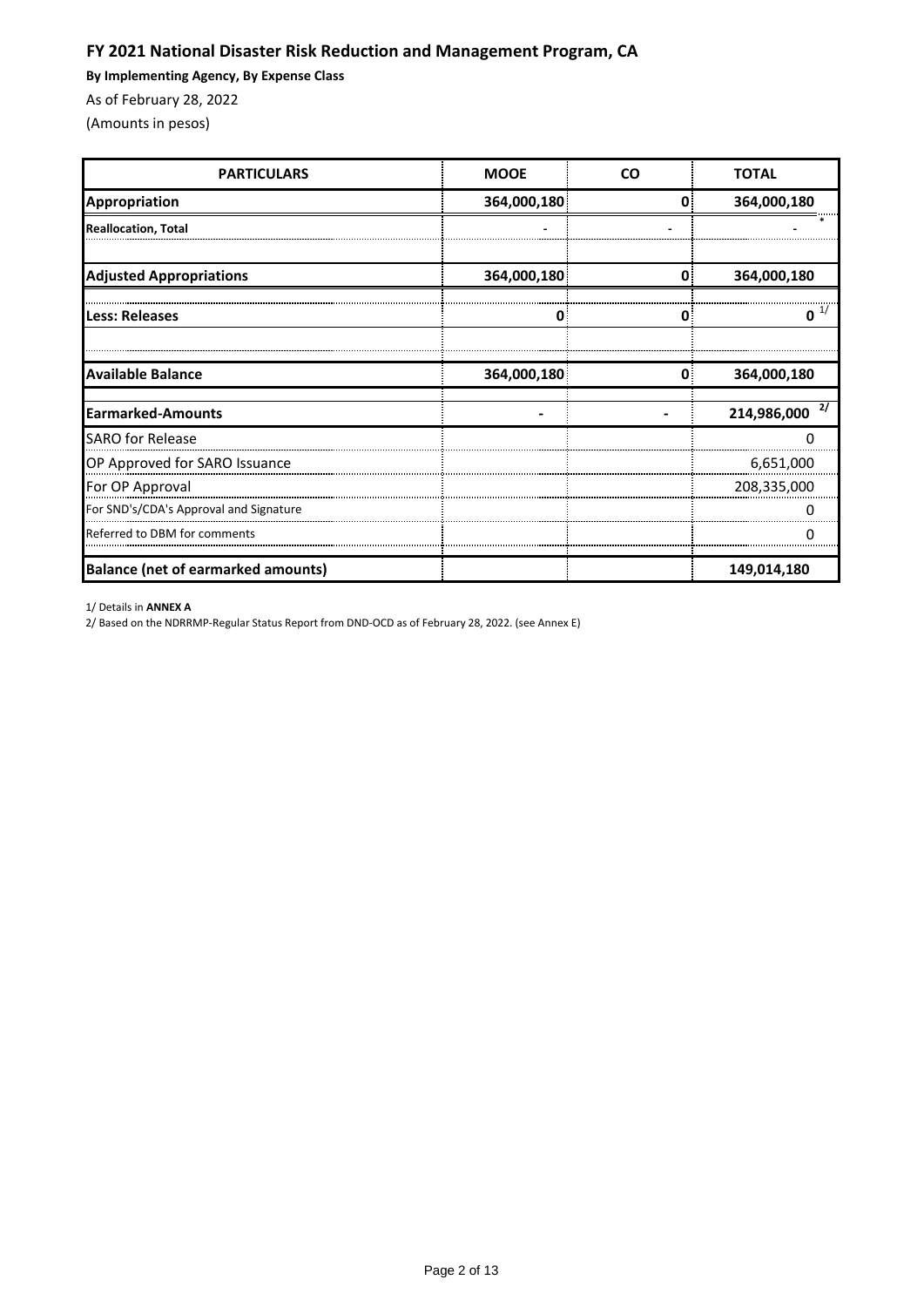#### **Status**

### **FY 2021 National Disaster Risk Reduction and Management Program, CA**

### **By Implementing Agency, By Expense Class**

As of February 28, 2022

(Amounts in pesos)

|                                                              |  | <b>SARO No.</b><br><b>DATE</b><br><b>PURPOSE</b> |                             |                                 |                    | <b>RELEASES</b>          |       |  |  |
|--------------------------------------------------------------|--|--------------------------------------------------|-----------------------------|---------------------------------|--------------------|--------------------------|-------|--|--|
| <b>IMPLEMENTING AGENCY/ Local</b><br><b>Government Units</b> |  |                                                  | Typhoon/<br><b>Disaster</b> | Date of OP Approval/<br>Remarks | <b>MOOE</b>        | CO                       | Total |  |  |
| <b>RELEASES</b>                                              |  |                                                  |                             |                                 |                    |                          |       |  |  |
|                                                              |  |                                                  |                             |                                 |                    |                          |       |  |  |
|                                                              |  |                                                  |                             |                                 | <b>GRAND TOTAL</b> | $\overline{\phantom{0}}$ |       |  |  |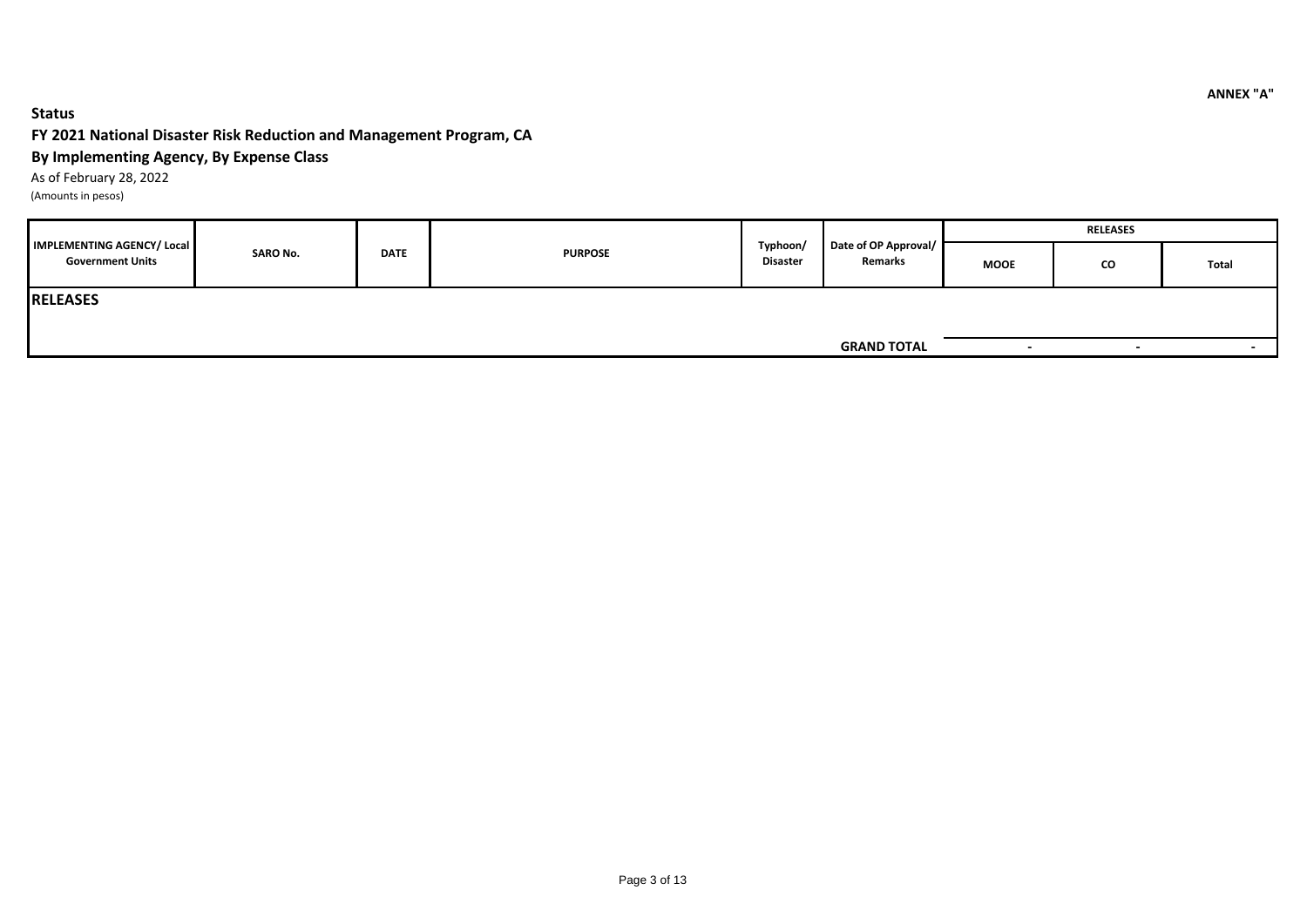# **Status of FY 2021 National Disaster Risk Reduction and Management Program**

| <b>PARTICULARS</b>                        | <b>AMOUNT</b> |
|-------------------------------------------|---------------|
|                                           |               |
| A. OP Approved with SARO                  |               |
| <b>B. SARO for Release</b>                |               |
| <b>C. OP Approved for SARO Issuance</b>   | 6,651,000     |
| Department of Public Works and Highways   | 6,651,000     |
| <b>D. For OP Approval</b>                 | 208,335,000   |
| Department of National Defense            | 208,335,000   |
| E. For SND's/CDA's Approval and Signature |               |
| <b>F. Referred to DBM for Comments</b>    |               |
|                                           |               |
|                                           |               |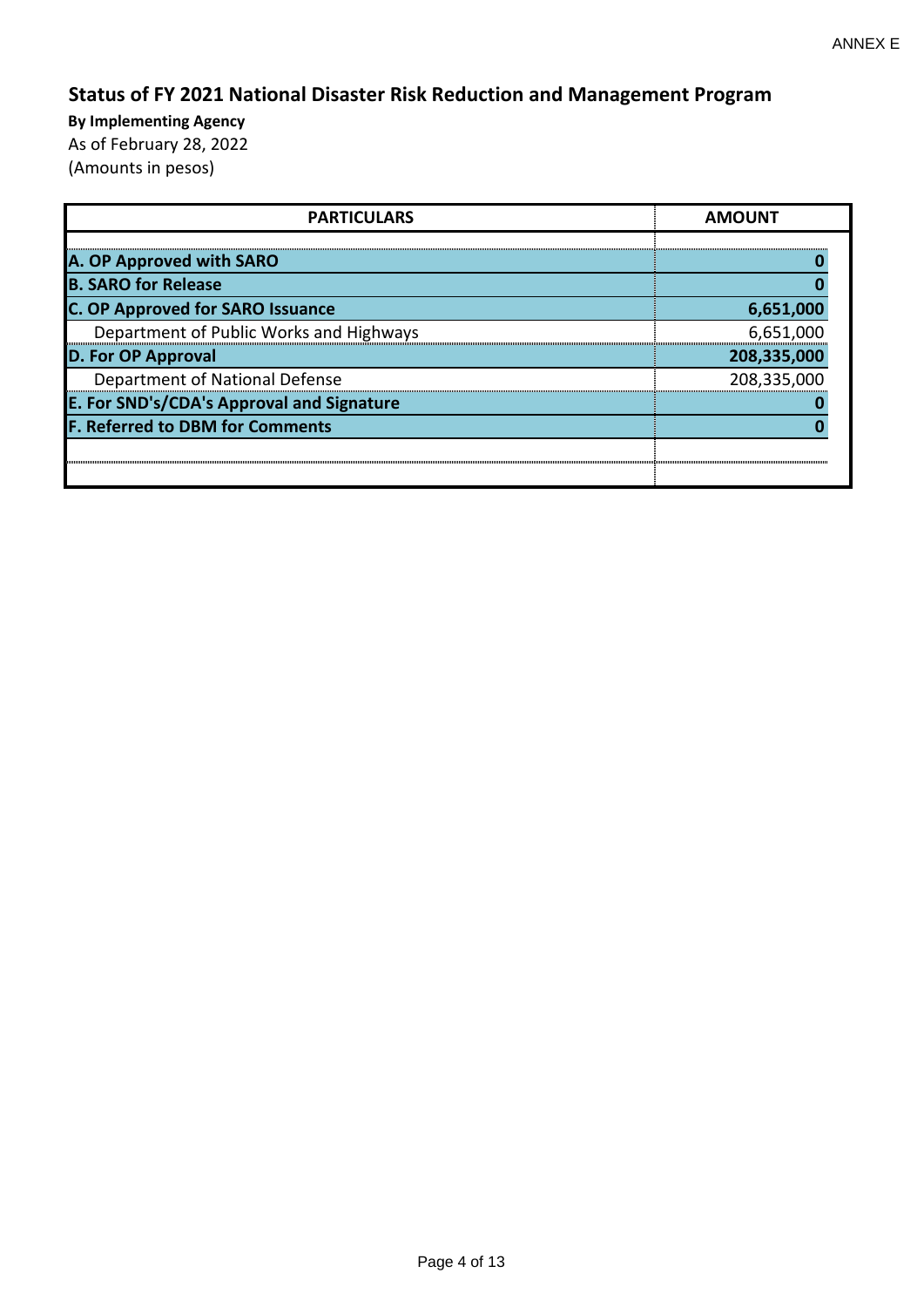## **FY 2021 Marawi Recovery, Rehabilitation and Reconstruction Program, CA**

**By Implementing Agency, By Expense Class**

As of February 28, 2022

(Amounts in pesos)

| <b>PARTICULARS</b>            | <b>MOOE</b>                                                                                                            | CΩ | <b>TOTAL</b> |
|-------------------------------|------------------------------------------------------------------------------------------------------------------------|----|--------------|
| <b>Appropriations</b>         |                                                                                                                        |    | 335,663,550  |
| <b>Reallocation, Total</b>    |                                                                                                                        |    |              |
| <b>Adjusted Appropriation</b> |                                                                                                                        |    | 335,663,550  |
| <b>Less: Releases</b>         |                                                                                                                        | 0  | ŋ            |
|                               |                                                                                                                        |    |              |
| <b>Available Balance</b>      | 335,663,550<br>0.<br>335,663,550<br>335,663,550<br>335,663,550<br>Ω<br>331,671,200 $^{2/}$<br>331,671,200<br>3,992,350 |    |              |
|                               |                                                                                                                        |    |              |
| <b>Earmarked-Amounts</b>      |                                                                                                                        |    |              |
| <b>SARO for Release</b>       |                                                                                                                        |    |              |
| OP Approved for SARO Issuance |                                                                                                                        |    |              |
| For OP Approval               |                                                                                                                        |    |              |
| <b>Adjusted Balance</b>       |                                                                                                                        |    |              |

**1/** Details in **ANNEX B**

**2/** Based on the NDRRMP-MRRRP Status Report from DND-OCD as of February 28, 2022. (see Annex F)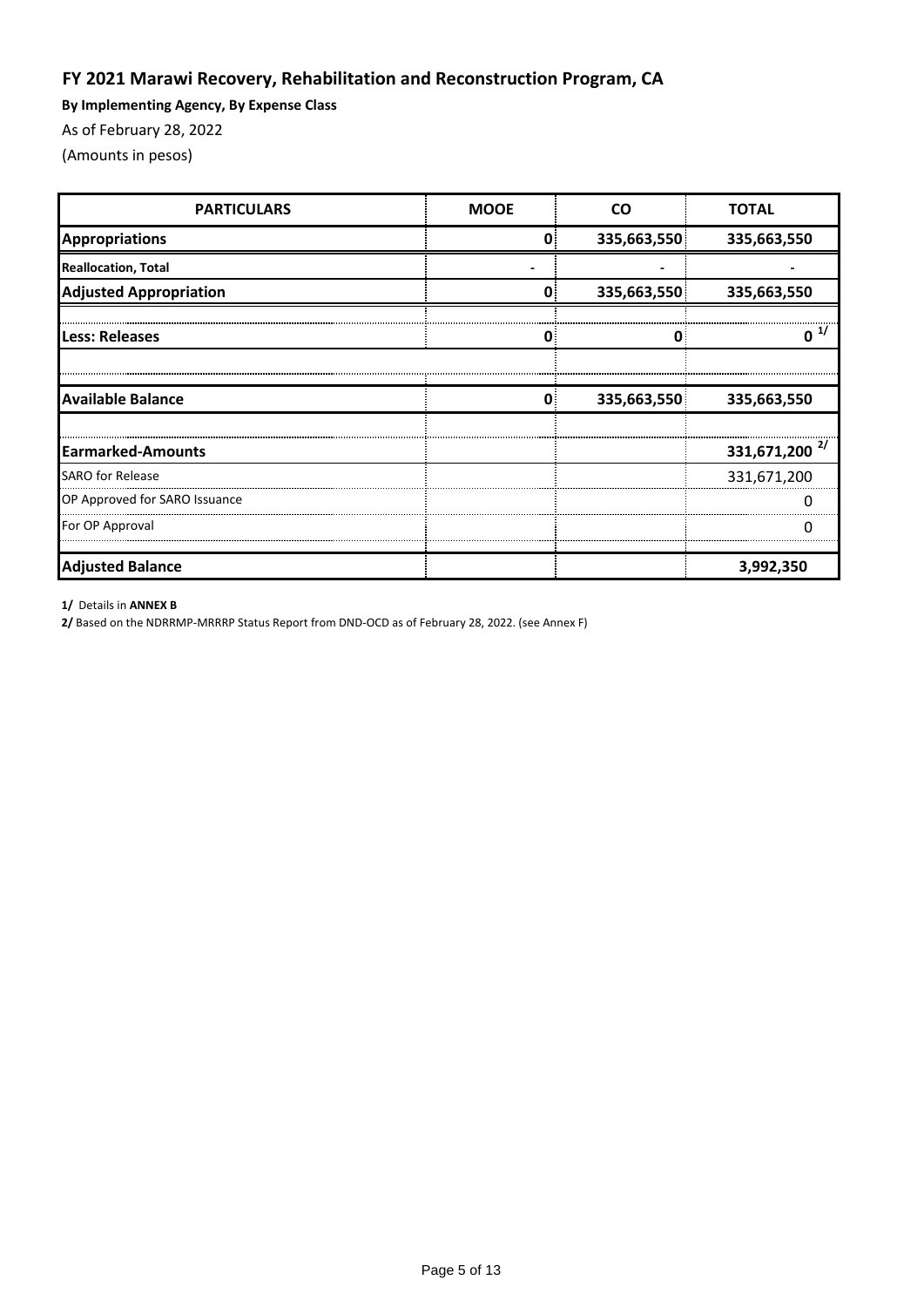### **Status**

### **FY 2021 Marawi Recovery, Rehabilitation and Reconstruction Program, CA**

### **By Implementing Agency**

As of February 28, 2022 (Amounts in pesos)

|                                                       |                 |             |                |                                 | <b>RELEASES</b>          |                          |                          |  |
|-------------------------------------------------------|-----------------|-------------|----------------|---------------------------------|--------------------------|--------------------------|--------------------------|--|
| IMPLEMENTING AGENCY/ Local<br><b>Government Units</b> | <b>SARO No.</b> | <b>DATE</b> | <b>PURPOSE</b> | Date of OP Approval/<br>Remarks | <b>MOOE</b>              | <b>CO</b>                | Total                    |  |
| <b>RELEASES</b>                                       |                 |             |                |                                 |                          |                          |                          |  |
|                                                       |                 |             |                | <b>GRAND TOTAL</b>              | $\overline{\phantom{a}}$ | $\overline{\phantom{0}}$ | $\overline{\phantom{a}}$ |  |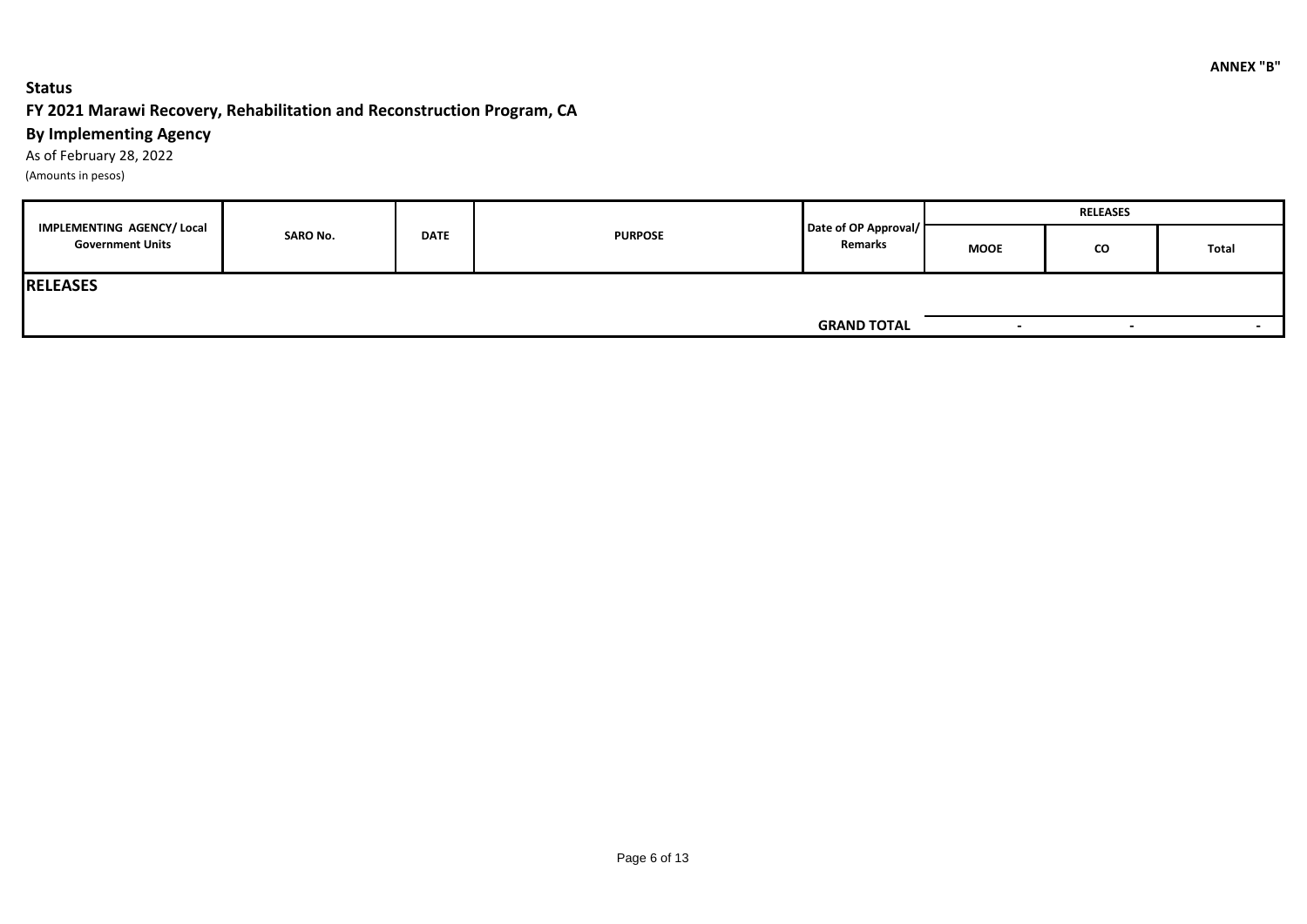# **Status of FY 2021 Marawi Recovery, Rehabilitation and Reconstruction Program**

| <b>PARTICULARS</b>                                        | <b>AMOUNT</b> |
|-----------------------------------------------------------|---------------|
| A. OP Approved with SARO                                  |               |
| <b>B. SARO for Release</b>                                | 331,671,200   |
| Philippine Army                                           | 13,052,000    |
| Department of Health                                      | 293,619,200   |
| Department of Public Works and Highways                   | 25,000,000    |
| <b>C. OP Approved for SARO Issuance</b>                   |               |
| <b>D. For OP Approval</b>                                 |               |
| <b>E. Referred back to OCD</b>                            |               |
| <b>F. Referred to DBM for Comments</b>                    |               |
| G. For SND's/CDA's Approval and Signature                 |               |
| H. For Submission of Revised Request/Supporting Documents |               |
| I. For OCD Processing                                     |               |
| J. For Endorsement of TFBM Sub-Committee (New Projects)   |               |
| <b>K.For Reprioritization</b>                             |               |
|                                                           |               |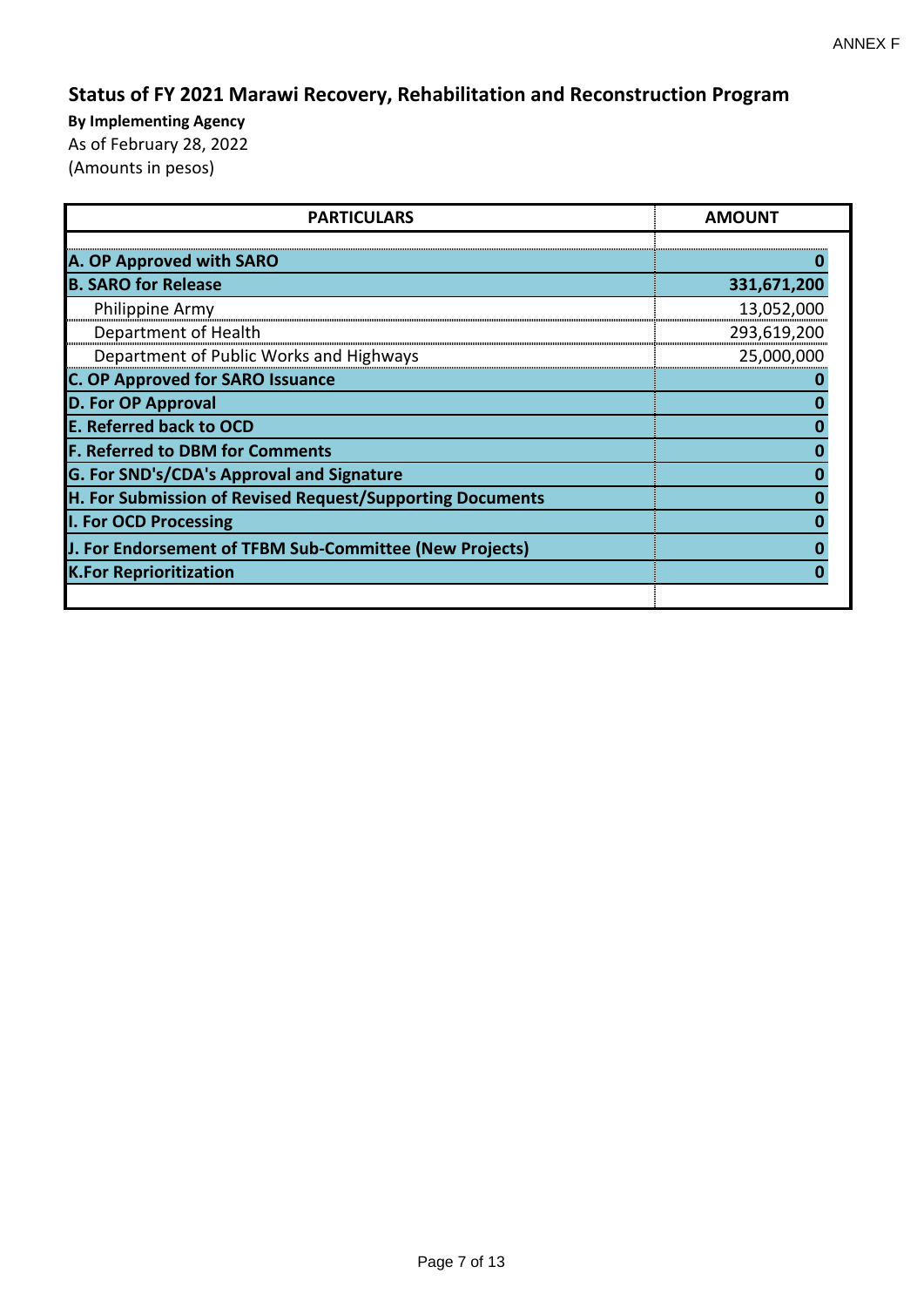## **FY 2022 National Disaster Risk Reduction and Management Program**

**By Implementing Agency, By Expense Class**

As of February 28, 2022

(Amounts in pesos)

| <b>PARTICULARS</b>                        | <b>MOOE</b>   | <b>CO</b>      | <b>TOTAL</b>                 |
|-------------------------------------------|---------------|----------------|------------------------------|
| <b>Appropriations</b>                     | 6,298,846,000 | 12,701,154,000 | 19,000,000,000               |
| <b>Reallocation, Total</b>                |               |                |                              |
| <b>Adjusted Appropriation</b>             | 6,298,846,000 | 12,701,154,000 | 19,000,000,000               |
| <b>Less: Releases</b>                     | 523,947,472   | O              | 523,947,472 $^{1/2}$         |
| <b>DND</b>                                | 523,947,472   |                | 523,947,472                  |
| <b>Available Balance</b>                  | 5,774,898,528 | 12,701,154,000 | 18,476,052,528               |
|                                           |               |                |                              |
| <b>Earmarked-Amounts</b>                  |               |                | 32,912,650,159 <sup>2/</sup> |
| <b>SARO</b> for Release                   |               |                | 1,000,000,000                |
| OP Approved for SARO Issuance             |               |                |                              |
| For Augmentation of QRF                   |               |                |                              |
| For OP Approval                           |               |                | 210,122,185                  |
| For SND's Approval and Signature          |               |                | 12,839,260,082               |
| Referred to DBM for comments              |               |                | 18,863,267,892               |
| For Reprioritization                      |               |                |                              |
| <b>Balance (net of earmarked amounts)</b> |               |                | (14, 436, 597, 631)          |

1/ Details in ANNEX C

2/ Based on the NDRRMP-Regular Status Report from DND-OCD as of February 28, 2022. (see Annex G)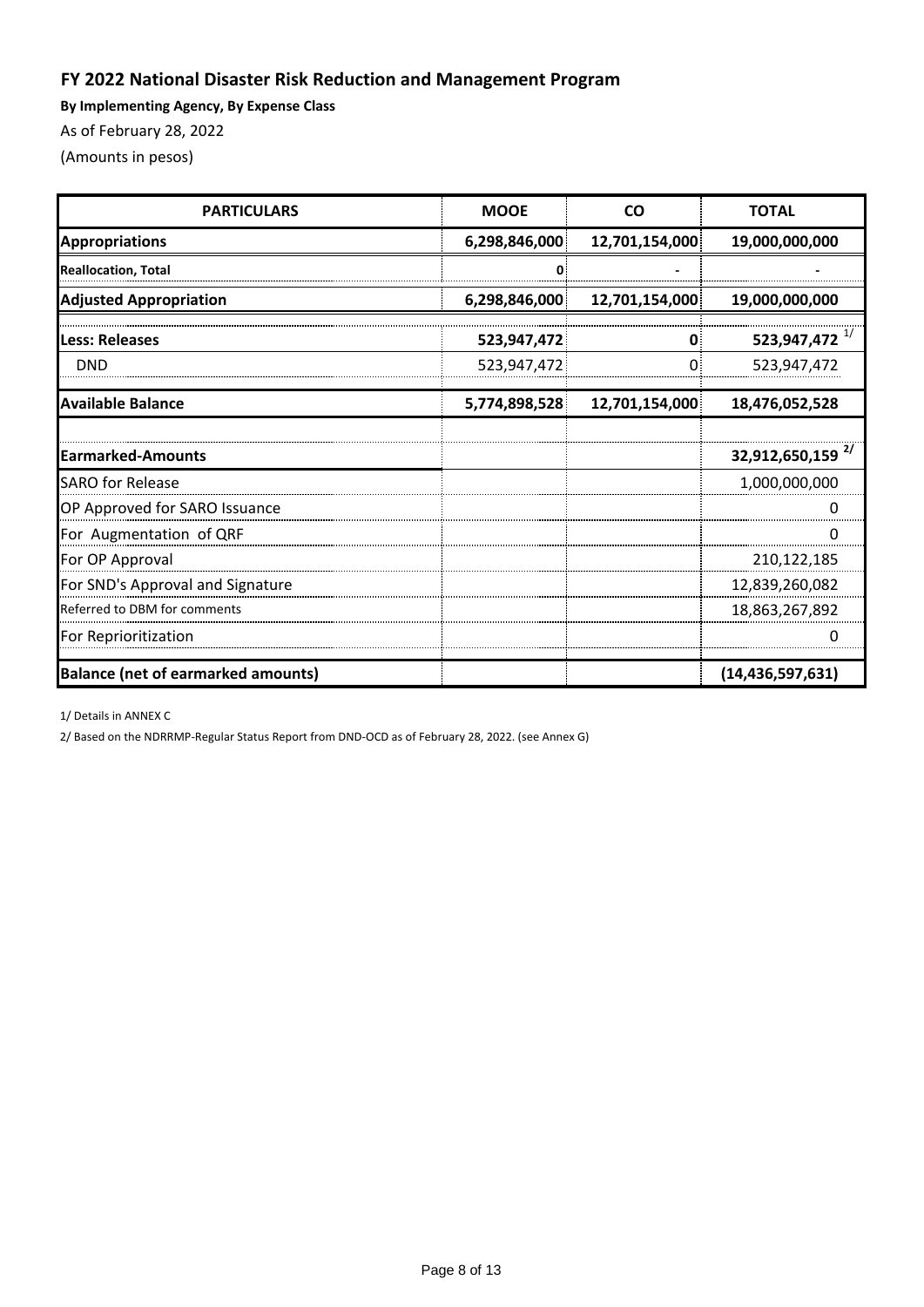### **Status**

#### **FY 2022 National Disaster Risk Reduction and Management Program**

#### **By Implementing Agency, By Expense Class**

As of February 28, 2022 (Amounts in pesos)

|                                                       |                       |             |                                                                                        |                             |                                 |               | <b>RELEASES</b> |               |
|-------------------------------------------------------|-----------------------|-------------|----------------------------------------------------------------------------------------|-----------------------------|---------------------------------|---------------|-----------------|---------------|
| IMPLEMENTING AGENCY/ Local<br><b>Government Units</b> | <b>SARO No.</b>       | <b>DATE</b> | <b>PURPOSE</b>                                                                         | Typhoon/<br><b>Disaster</b> | Date of OP Approval/<br>Remarks | <b>MOOE</b>   | CO              | Total         |
| <b>RELEASES</b>                                       |                       |             |                                                                                        |                             |                                 |               |                 |               |
| <b>Department of National Defense</b>                 |                       |             |                                                                                        |                             |                                 | 523,947,472   | $\mathbf 0$     | 523,947,472   |
| OCD                                                   | SARO-BMB-D-22-0000517 | 25-Jan-22   | To cover the additional funding requirements for OCD's Quick<br>Response Fund.         |                             |                                 | 256,318,442   |                 | 256,318,442   |
| OCD                                                   | SARO-BMB-D-22-0002091 | 15-Feb-22   | To cover the additional funding requirements for OCD's Quick<br>Response Fund.         |                             |                                 | 267,629,030   |                 | 267,629,030   |
|                                                       |                       |             |                                                                                        |                             | <b>GRAND TOTAL</b>              | 523,947,472   | $\blacksquare$  | 523,947,472   |
| <b>For SARO Release</b>                               |                       |             |                                                                                        |                             |                                 |               |                 |               |
| <b>Department of Agriculture</b>                      |                       |             |                                                                                        |                             |                                 | 1,000,000,000 | $\mathbf 0$     | 1,000,000,000 |
| DA                                                    |                       |             | To cover the funding requirements for the replenishment of<br>the Quick Response Fund. |                             |                                 | 1,000,000,000 |                 | 1,000,000,000 |
|                                                       |                       |             |                                                                                        |                             | <b>GRAND TOTAL</b>              | 1,000,000,000 |                 | 1,000,000,000 |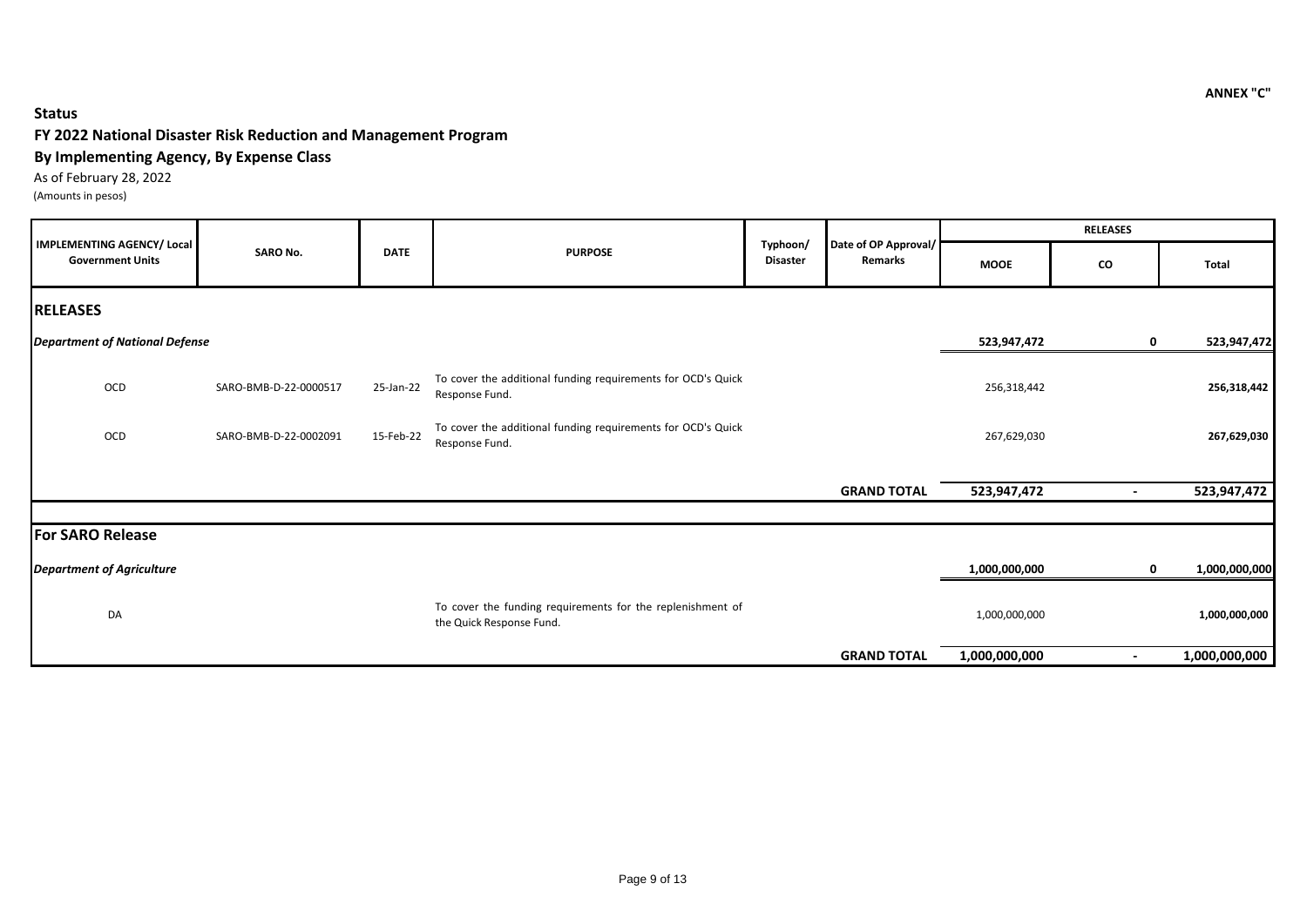# **Status of FY 2022 National Disaster Risk Reduction and Management Program**

| <b>PARTICULARS</b>                           | <b>AMOUNT</b>  |
|----------------------------------------------|----------------|
|                                              |                |
| A. OP Approved with SARO                     | 523,947,472    |
| Department of National Defense               | 523,947,472    |
| <b>B. SARO for Release</b>                   | 1,000,000,000  |
| Department of Agriculture                    | 1,000,000,000  |
| <b>C. OP Approved for SARO Issuance</b>      |                |
| <b>D. For Augmentation of QRF</b>            |                |
| <b>E. For OP Approval</b>                    | 210,122,185    |
| Department of National Defense               | 210,122,185    |
| F. For SND's/CDA's Approval and Signature    | 12,839,260,082 |
| Department of Public Works and Highways      | 5,486,769,331  |
| <b>National Irrigation Authority</b>         | 1,242,969,000  |
| Department of Agriculture                    | 497,810,000    |
| Department of Education                      | 16,201,534     |
| <b>National Housing Authority</b>            | 5,595,510,217  |
| <b>G. Referred to DBM for Comments</b>       | 18,863,267,892 |
| Department of Agriculture                    | 331,003,192    |
| <b>National Housing Authority</b>            | 9,693,628,700  |
| Department of Social Welfare and Development | 8,838,636,000  |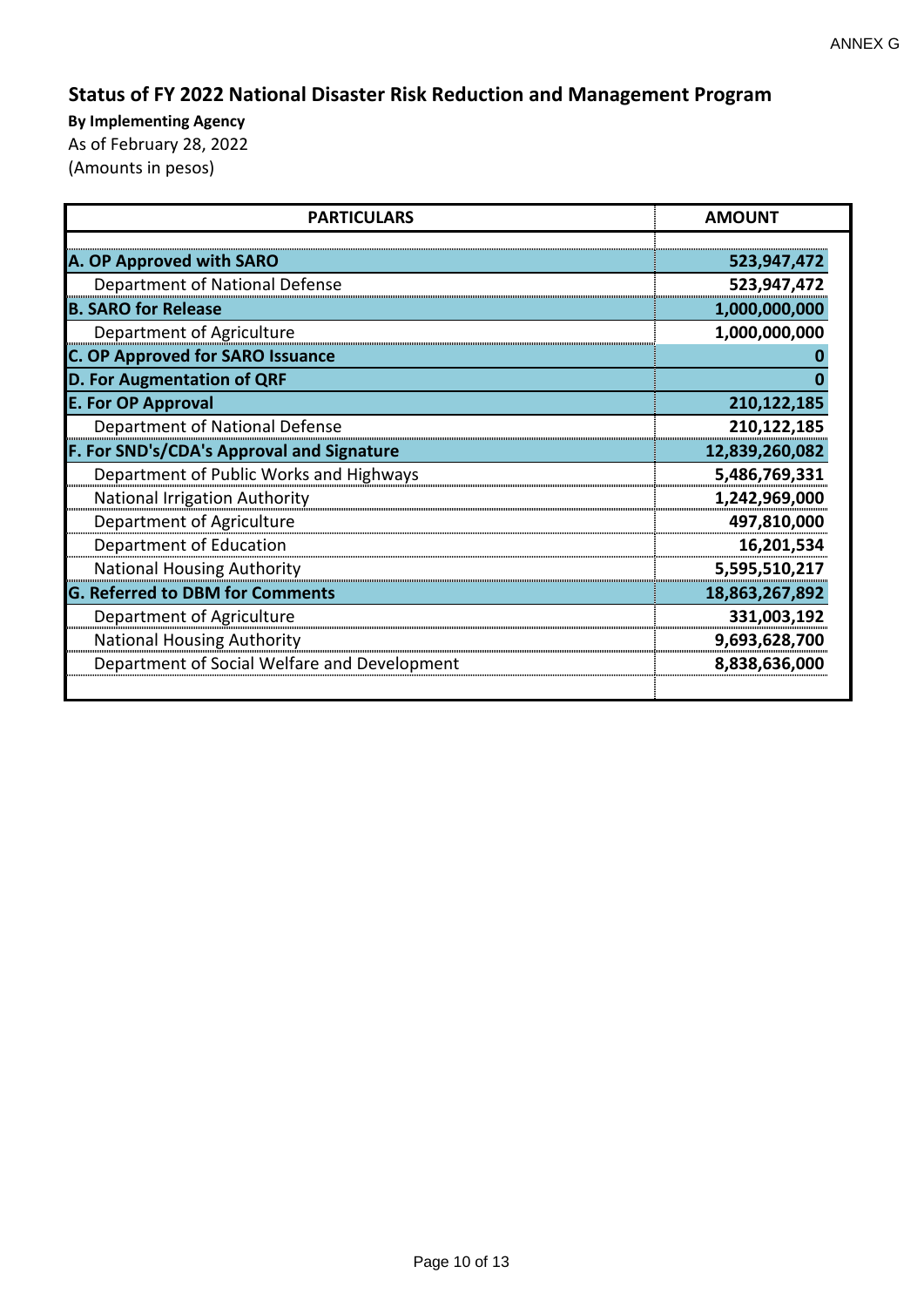## **FY 2022 Marawi Recovery, Rehabilitation and Reconstruction Program**

**By Implementing Agency, By Expense Class**

As of February 28, 2022

(Amounts in pesos)

| <b>PARTICULARS</b>                        | <b>MOOE</b> | <b>CO</b>   | <b>TOTAL</b>  |
|-------------------------------------------|-------------|-------------|---------------|
| Appropriation                             | 600,000,000 | 400,000,000 | 1,000,000,000 |
| <b>Reallocation, Total</b>                |             |             |               |
| <b>Adjusted Appropriation</b>             | 600,000,000 | 400,000,000 | 1,000,000,000 |
| Less: Releases                            |             |             |               |
| <b>Available Balance</b>                  | 600,000,000 | 400,000,000 | 1,000,000,000 |
| <b>Earmarked-Amounts</b>                  | 0           | ſ           | 2/            |
| <b>SARO for Release</b>                   |             |             |               |
| OP Approved for SARO Issuance             |             |             |               |
| For OP Approval                           |             |             |               |
| <b>Balance (net of earmarked amounts)</b> |             |             | 1,000,000,000 |

**1/** Details in **ANNEX D**

**2/** Based on the NDRRMP-MRRRP Status Report from DND-OCD as of February 28, 2022. (see Annex H)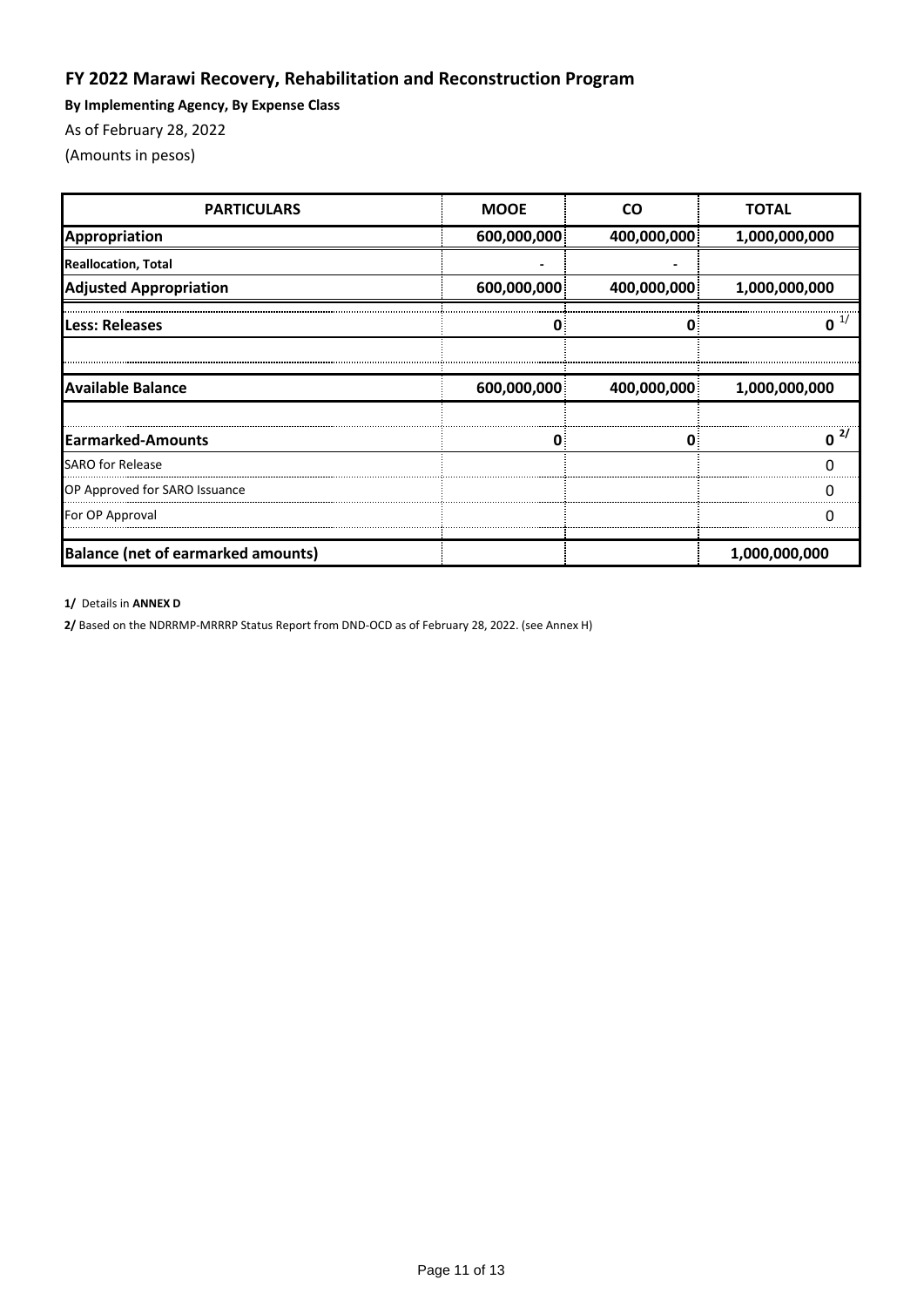### **RELEASES**

### **FY 2022 Marawi Recovery, Rehabilitation and Reconstruction Program**

### **By Implementing Agency**

As of February 28, 2022

(Amounts in pesos)

|                                                              |                 |             |                |                                 | <b>RELEASES</b> |                          |                          |  |
|--------------------------------------------------------------|-----------------|-------------|----------------|---------------------------------|-----------------|--------------------------|--------------------------|--|
| <b>IMPLEMENTING AGENCY/ Local</b><br><b>Government Units</b> | <b>SARO No.</b> | <b>DATE</b> | <b>PURPOSE</b> | Date of OP Approval/<br>Remarks | <b>MOOE</b>     | CO                       | Total                    |  |
| <b>RELEASES</b>                                              |                 |             |                |                                 |                 |                          |                          |  |
|                                                              |                 |             |                | <b>GRAND TOTAL</b>              |                 | $\overline{\phantom{0}}$ | $\overline{\phantom{a}}$ |  |